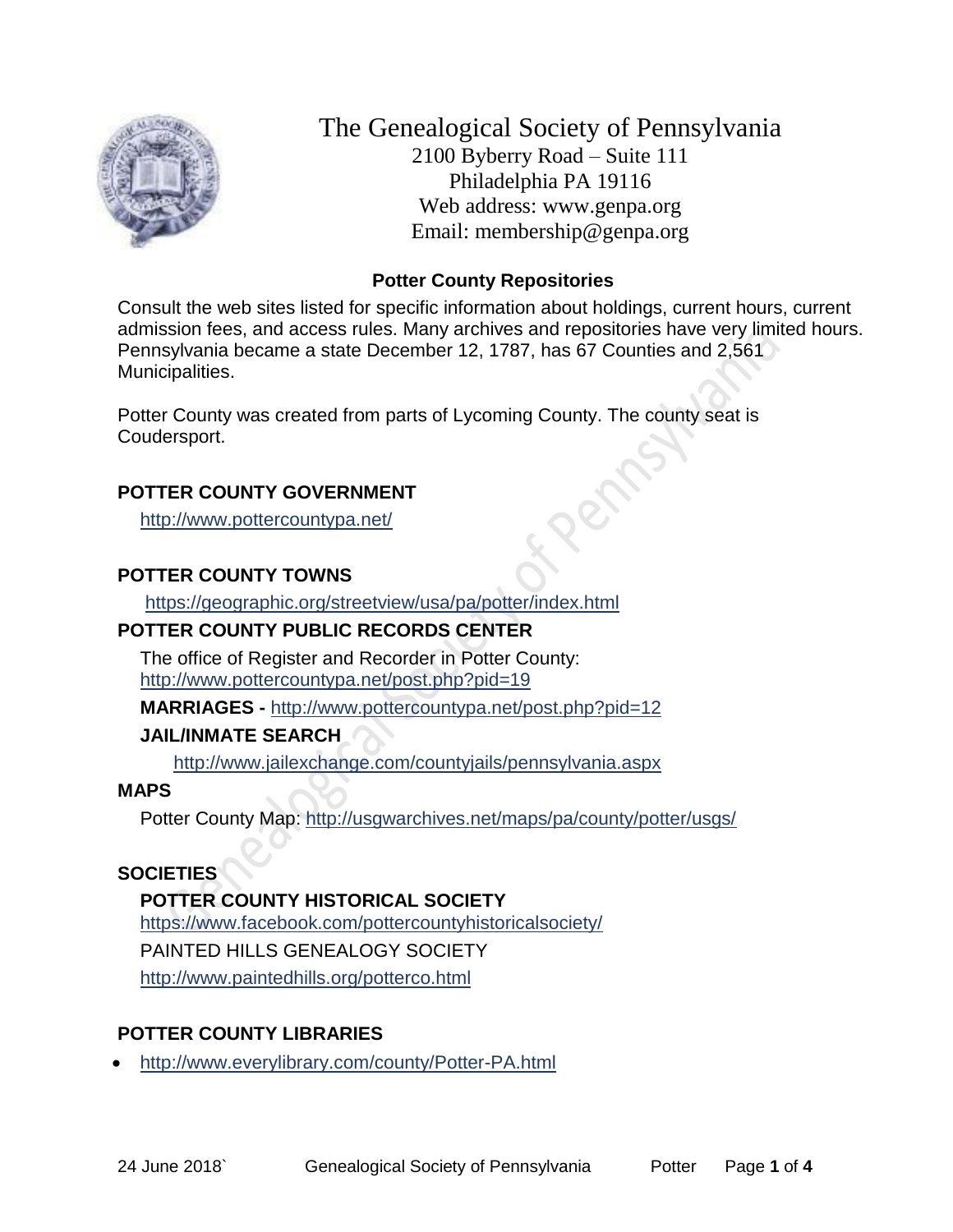### **RESOURCES**

- **Genealogical Society of Pennsylvania GSP** [http://GenPA.org](http://genpa.org/) **GSP Research** <https://genpa.org/research/>
- PAGenWeb **Potter** County <http://www.pagenweb.org/~potter/>
- Obituaries –
- **LDS** <http://ldsgenealogy.com/PA> [http://www.newspaperobituaries.net/pennsylvania/potter\\_county\\_obituaries.htm](http://www.newspaperobituaries.net/pennsylvania/potter_county_obituaries.htm)
- County Newspapers
	- o *Potter Leader Enterprise*[http://www.tiogapublishing.com/potter\\_leader\\_enterprise/](http://www.tiogapublishing.com/potter_leader_enterprise/)
	- o *Endeavor News* <http://www.endeavornews.com/>
- **Random Acts of Kindness** <https://www.raogk.org/>
- Family Search LDS: <https://familysearch.org/>Free site but does require a login Collection List <https://familysearch.org/search/collection/list> [https://www.familysearch.org/wiki/en/Potter\\_County,\\_Pennsylvania\\_Genealogy](https://www.familysearch.org/wiki/en/Potter_County,_Pennsylvania_Genealogy)
- **Collections at the Historical Society of Pennsylvania HSP**  <http://hsp.org/collections>
	- HSP is membership based and there is a fee 1300 Locust Street, Philadelphia, PA 19107 215-732-6200 ext. 235 or [membership@hsp.org](mailto:membership@hsp.org)
- **RG-47. RECORDS OF THE COUNTY GOVERNMENTS** Guide to African American Resources at the Pennsylvania State Archives <http://www.phmc.state.pa.us/bah/aaGuide/AA-RG-47.html>
- **National Archives of Philadelphia** (**NARA**) Mid Atlantic Region: [http://www.nara.gov/research\\_rooms/mid\\_atlantic/](http://www.nara.gov/research_rooms/mid_atlantic/) **Records Request Process**

National Archives 14700 Townsend Road Philadelphia, Pennsylvania 19154-1096 Telephone: (215) 305-2044 Fax: (215) 305-2038 E-mail: [philadelphia.archives@nara.gov](mailto:philadelphia.archives@nara.gov) <https://wwwarchives.gov/philadelphia>

### **Naturalizations: NARA**

Pennsylvania: Philadelphia, 1790-1991; Pittsburgh, 1820-1979; Erie, 1940-1972; Scranton, 1901-1990; Wilkes-Barre, 1943-1972; Williamsport, 1909-1913; and Harrisburg, 1911-1917

#### **MILITARY**

The National Archives at Philadelphia (**NARA**), through its partners Ancestry.com and Fold3.com, provides access to records relating to the military service of individuals from the American Revolution through World War II. Please note that Official Military Personnel Files from World War I to the present are held by the National Archives at St. Louis. <https://www.archives.gov/st-louis>

World War I and World War II, Fourth Enumeration Draft Cards can also be accessed through our partner sites. In addition, Records of the Selective Service System, 1940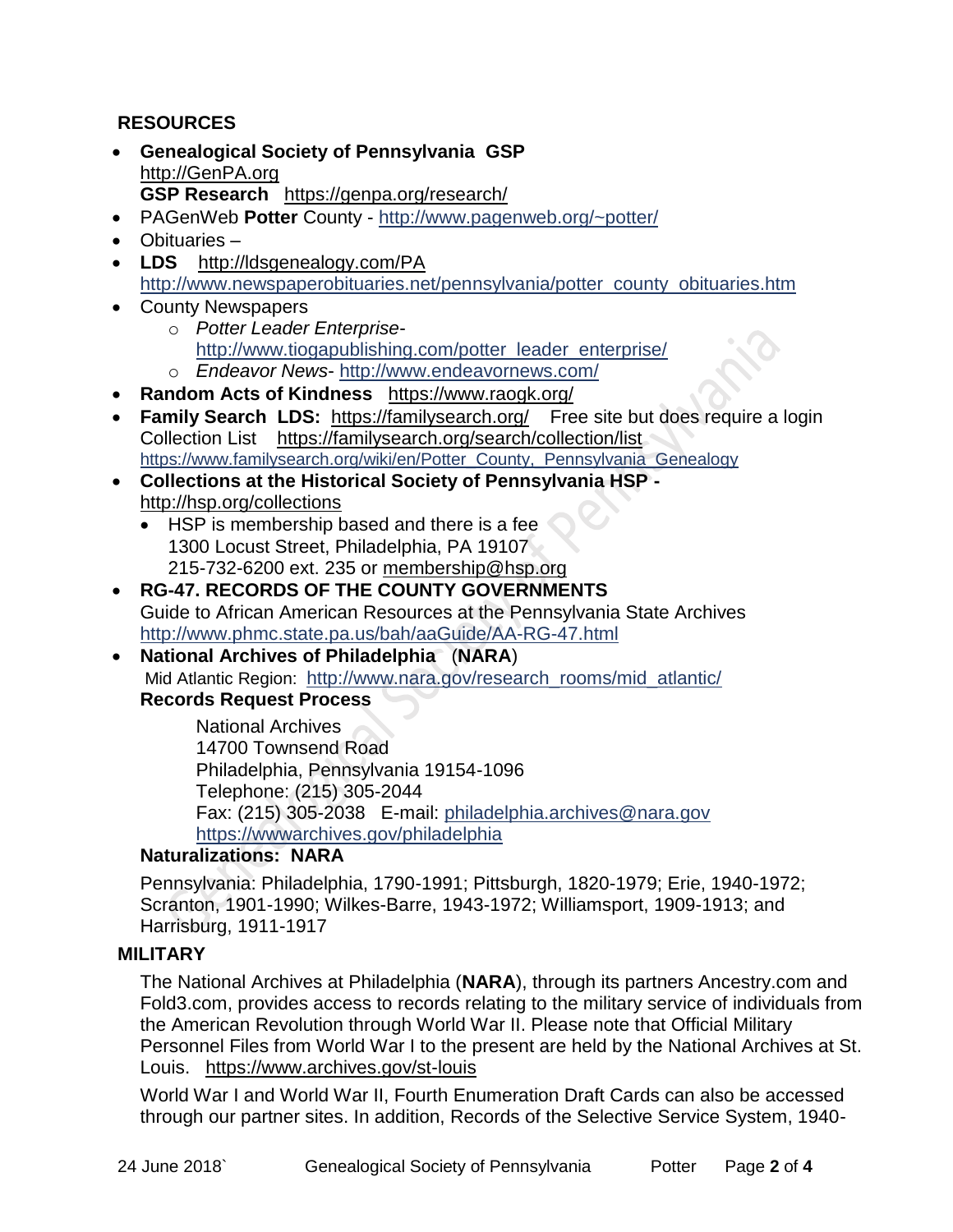1969, for individuals from Delaware, Maryland, Pennsylvania, Virginia, and West Virginia are available from the National Archives at St. Louis. Copies of World War I draft cards can be requested from the National Archives at Atlanta [\(Atlanta.archives@nara.gov](mailto:Atlanta.archives@nara.gov) ).

For information on obtaining World War II era and later draft cards, please see <http://www.archives.gov/st-louis/archival-programs/other-records/selective-service.html> <https://www.archives.gov/philadelphia/public/family-history.html#military>

#### **Pennsylvania Military Records Research Guide**

<https://www.raogk.org/pennsylvania-genealogy/pa-military-records/>

#### **Probate – Wills Administrations**

Probate records may include Person's exact death date, Names of the family members, Family relationships, Names of spouses of children, Residences, Adoption or guardianship of minor children or dependents, Worth of the property and land holdings, Evidence of occupation, religion, or military service

**Family Search:** Pennsylvania Probate Records, 1683-1994 <https://familysearch.org/>

This collection includes probate records created in Pennsylvania counties. The records include wills, estate records and indexes.

### **State of Pennsylvania Vital Records**

The **Pennsylvania State Archives** collects, preserves and makes available for study the permanently-valuable public records of the Commonwealth, with particular attention given to the records of state government.

Mailing address: 350 North Street Harrisburg, PA 17120 Email: Email PA State Archives Phone: (717) 783-3281

GPS address: 801 North 3rd Street Harrisburg, PA 17102 Coordinates: 40.266080, - 76.886053

# **BIRTH CERTIFICATES**, 1906-1910

The Division of Vital Records (DVR) maintains birth records that occurred in Pennsylvania from 1906 to the present.

For information on public records (births occurring from 1906 to 1910), click on Pennsylvania State Archives <http://www.phmc.pa.gov/archives/Pages/default.aspx>or our Genealogy page.

[http://www.health.pa.gov/MyRecords/Certificates/Genealogy/Pages/14125.aspx#.WNvL](http://www.health.pa.gov/MyRecords/Certificates/Genealogy/Pages/14125.aspx#.WNvLKfkrJHY) **[KfkrJHY](http://www.health.pa.gov/MyRecords/Certificates/Genealogy/Pages/14125.aspx#.WNvLKfkrJHY)** 

### **Death Certificates**, 1906-1965

Original birth certificates for 1906-1910 and death certificates for 1906-1965 are available at the State Archives. Digital copies of the 1906-1908 birth certificates and the 1906-1963 death certificates may be found on Ancestry.com. Pennsylvania residents can access these records free of charge through Ancestry.com Pennsylvania. A free account can be created.